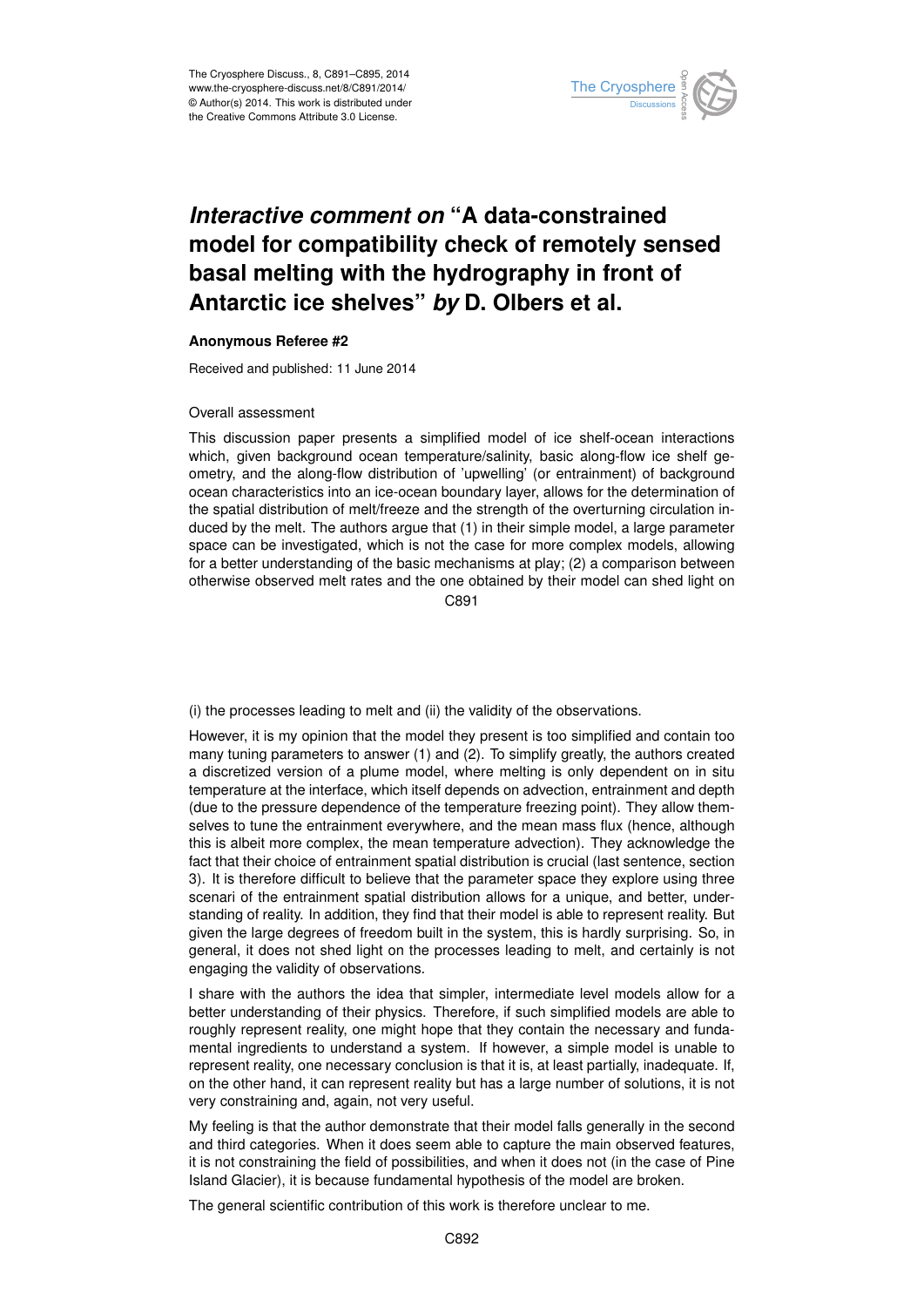Specific comments

Abstract, line 6: "the physics ... is relatively simple". Is it? Surely this is an hypothesis more than a statement. The physics of your model is simple indeed, but it might not reflect reality.

Abstract, lines 10-13 (and in general): mean overturning and mean melting over ice shelf in general are poor indicators and constraints. They are indeed very much dependent on the area/volume over which they are measured. It does not mean they are useless numbers to compute, but it does mean (to me) that they should be used with caution to constrain models. Couldn't you use less generic constraints? For example, could you use a rough distribution of melt to deduce an overturning strength and T/S distribution in the discretized plume?

Inversely, when you want to obtain a 'best' estimate of mean overturning and melt to fit the inflow/outflow characteristics, given the dependence of your result on the distribution of melt, you at least need to have an idea about it, don't you?

Finally, your model only contains 1 dimension, couldn't you discretize the same equations in 2 dimensions (over the horizontal)? If not, it might be useful to note why.

Section 1, page 922, lines 2-3: this might be just a poor choice of words, but you seem to imply that observations that cannot be fit by your model must be incorrect. This is clearly not true, as a more likely scenario is that your model is incorrect. Granted, observations are often indirect and also contains approximations, but they do generally converge within their margin of uncertainty!

Page 924, line 15: gamma T and gamma S are fixed, which means they also are tuning parameters of your model. Given the large uncertainty in these numbers (and forgetting the fact that they might not even be that relevat in reality), it would be useful to have an idea of their impact on the results.

General note: it would be VERY useful to summarize in one paragraph all the assump-

C893

tions of the model. They are scattered all through the derivation of the model, and it is very easy to forget one this way.

Figure 3: Why is Qmax=0.9Sv for the slow decrease upwelling scenario, and not 1Sv, like the others?

Page 926, line 21-23: 'the latter demonstrate the importance of pressure' Given that your model setup is directly relating temperature to melt (which is far from correct in a real system, where flow velocity, at least, play a non-trivial role), it is not surprising that the impact of pressure is large. This sentence seem to imply that this is therefore also true for the real system, but you do not demonstrate this here.

Page 929, line 24: 'RON ...' Again, I do not think your simple model allows you to reach such a conclusion: could you get a possible solution by playing with other tuning parameters and with gamma\_T/gamma\_S. Is it possible to find a distribution with enhanced melt near the ice shel front that would fit the observations?

Page 930, line 1-10: You appear to reach an erroneous conclusion. To my knowledge, not one study used 2 different methods to deduce the mean melt over the same timeframe or the same ice shelf area. So comparing different methods is hazardous. Nevertheless, they do not differ as significantly as the authors suggest (for example, Dutrieux et al., 2014 reconciles results from Rignot et al., 2013 to that of Nakayama et al., 2013 and others). Beside, you acknowledge earlier that the model is not good for PIIS, so how can you use your results to infer anything in the case of PIIS?

Technical corrections

Page 922, line 12: remove 'at'

Page 925, line 15: aren't you forgetting a constant to your summation?

Page 926, line 4: conversion -> convergence? and 'becomes obvious' appear overstated to me.